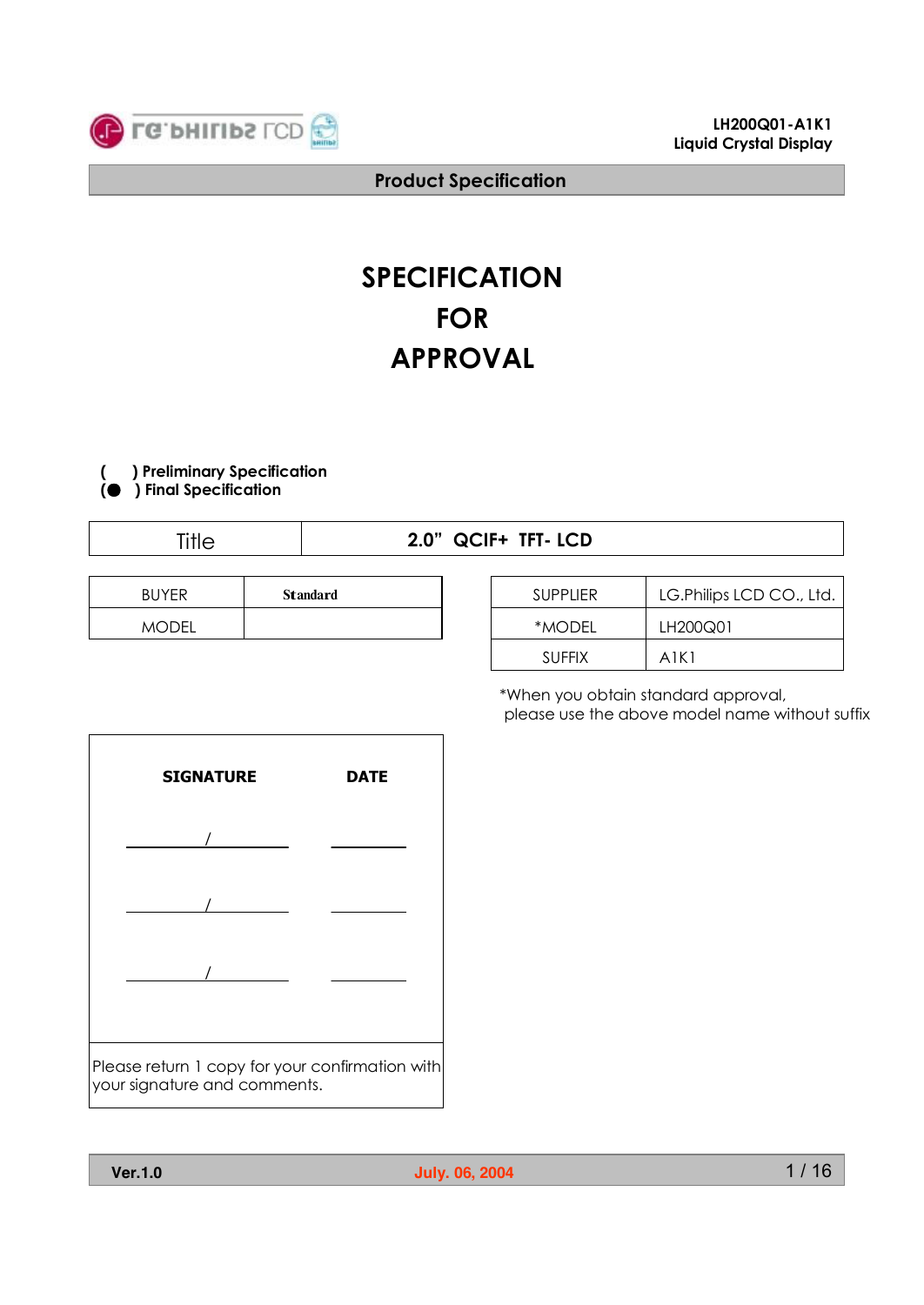

| No.            | <b>ITEM</b>                | Page           |
|----------------|----------------------------|----------------|
|                | <b>COVER</b>               | 1              |
|                | <b>CONTENTS</b>            | $\overline{2}$ |
|                | <b>RECORD OF REVISIONS</b> | 3              |
| $\mathbf{1}$   | <b>GENERAL DESCRIPTION</b> | $\overline{4}$ |
| $\overline{2}$ | ABSOLUTE MAXIMUM RATINGS   | 5              |
| 3              | ELECTRICAL SPECIFICATIONS  | 6              |
| $\overline{4}$ | OPTICAL SPECIFICATIONS     | $\overline{7}$ |
| 5              | MECHANICAL CHARACTERISTICS | 11             |
| 6              | RELIABILITY TEST           | 13             |
| $\overline{7}$ | PACKING FORM               | 14             |
| 8              | <b>PRECAUTIONS</b>         | 15             |
|                |                            |                |
|                |                            |                |
|                |                            |                |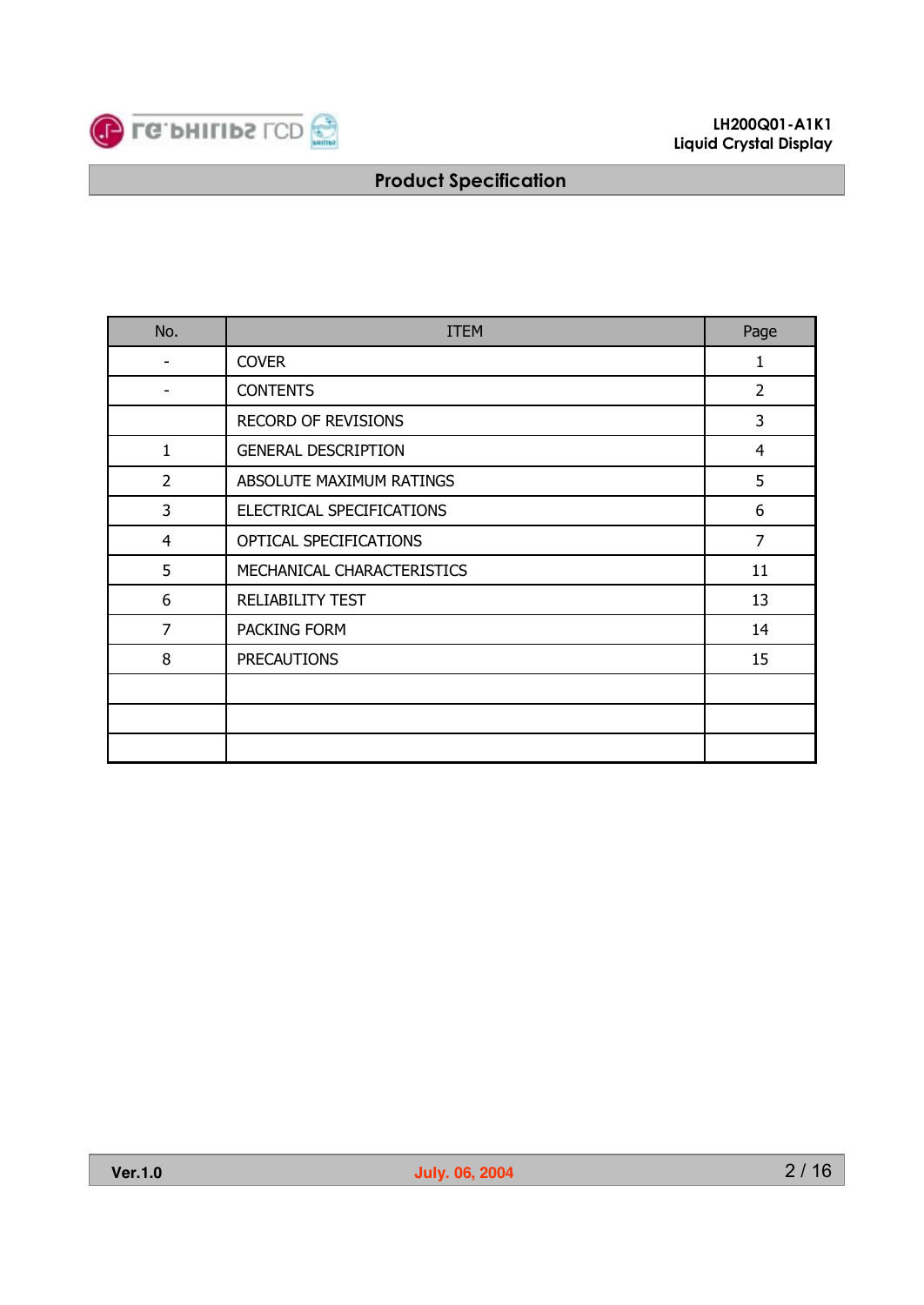

## **RECORDS OF REVISIONS**

| Revision No | Revision No | Page | DESCRIPTION |
|-------------|-------------|------|-------------|
|             |             |      |             |
|             |             |      |             |
|             |             |      |             |
|             |             |      |             |
|             |             |      |             |
|             |             |      |             |
|             |             |      |             |
|             |             |      |             |
|             |             |      |             |
|             |             |      |             |
|             |             |      |             |
|             |             |      |             |
|             |             |      |             |
|             |             |      |             |
|             |             |      |             |
|             |             |      |             |
|             |             |      |             |
|             |             |      |             |
|             |             |      |             |
|             |             |      |             |
|             |             |      |             |
|             |             |      |             |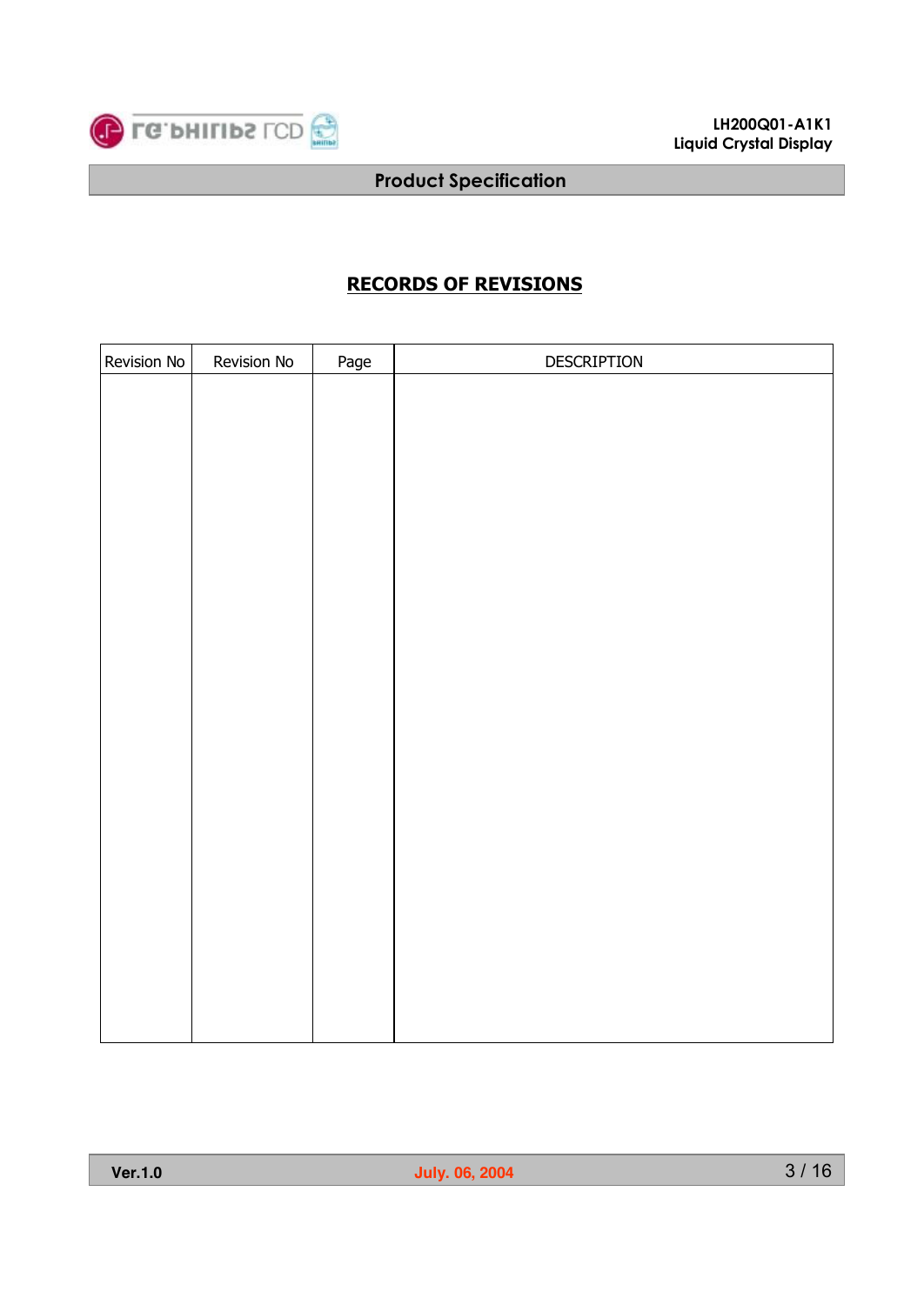

#### **LH200Q01-A1K1 Liquid Crystal Display**

#### **Product Specification**

#### **1. General Description**

The **LH200Q01-A1K1** model is a Thin Film Transistor- Liquid Crystal Display without polarizer.

The matrix compose a-Si Thin Film Transistor as a active element.

It is a transmissive type display operating in the normally white mode. This TFT-LCD has **2.0 inch** diagonally measured active display area with QCIF+ resolution( $176 \times RGB \times 220$  pixels)

Each pixel is divided into Red, Green and Blue sub-pixels or dots which are arranged in vertical stripes.

The LH200Q01-A1K1 has been designed to apply the interface method that enables low power.

The LH200Q01-A1K1 is intended to support applications where thin thickness, low power are critical factors and graphic display are important. In combination with the vertical arrangement of the sub-pixels, the LH200Q01-A1K1 characteristics provide an High quality display for mobile phone application.

| R G B |  |  |
|-------|--|--|
|       |  |  |
|       |  |  |
|       |  |  |
|       |  |  |
|       |  |  |
|       |  |  |
|       |  |  |
|       |  |  |

#### General Features

| Active screen size          | 2.0 inch diagonal                                                    |  |  |  |  |  |
|-----------------------------|----------------------------------------------------------------------|--|--|--|--|--|
| <b>Outline Dimension</b>    | 35.90(H) x 49.20(V) x 0.90(D) mm(Typ.), Only panel without polarizer |  |  |  |  |  |
| Pixel Pitch                 | $0.060$ mm $\times$ 0.180mm                                          |  |  |  |  |  |
| Pixel format                | $176 \times RGB \times 220$ Pixels (RGB Stripes Arrangement)         |  |  |  |  |  |
| Color depth                 | 262,000colors                                                        |  |  |  |  |  |
| Transmittance (without POL) | 17.5% (Typ.)                                                         |  |  |  |  |  |
| Weight (without POL)        | 4.0g (typ.) $\pm$ 10%                                                |  |  |  |  |  |
| <b>Rubbing Direction</b>    | 12 O'clock                                                           |  |  |  |  |  |
| $D$ -IC                     | HD66789                                                              |  |  |  |  |  |
| Display operating mode      | Transmissive mode, Normally White                                    |  |  |  |  |  |
| <b>Ver.1.0</b>              | 4 / 16<br><b>July. 06, 2004</b>                                      |  |  |  |  |  |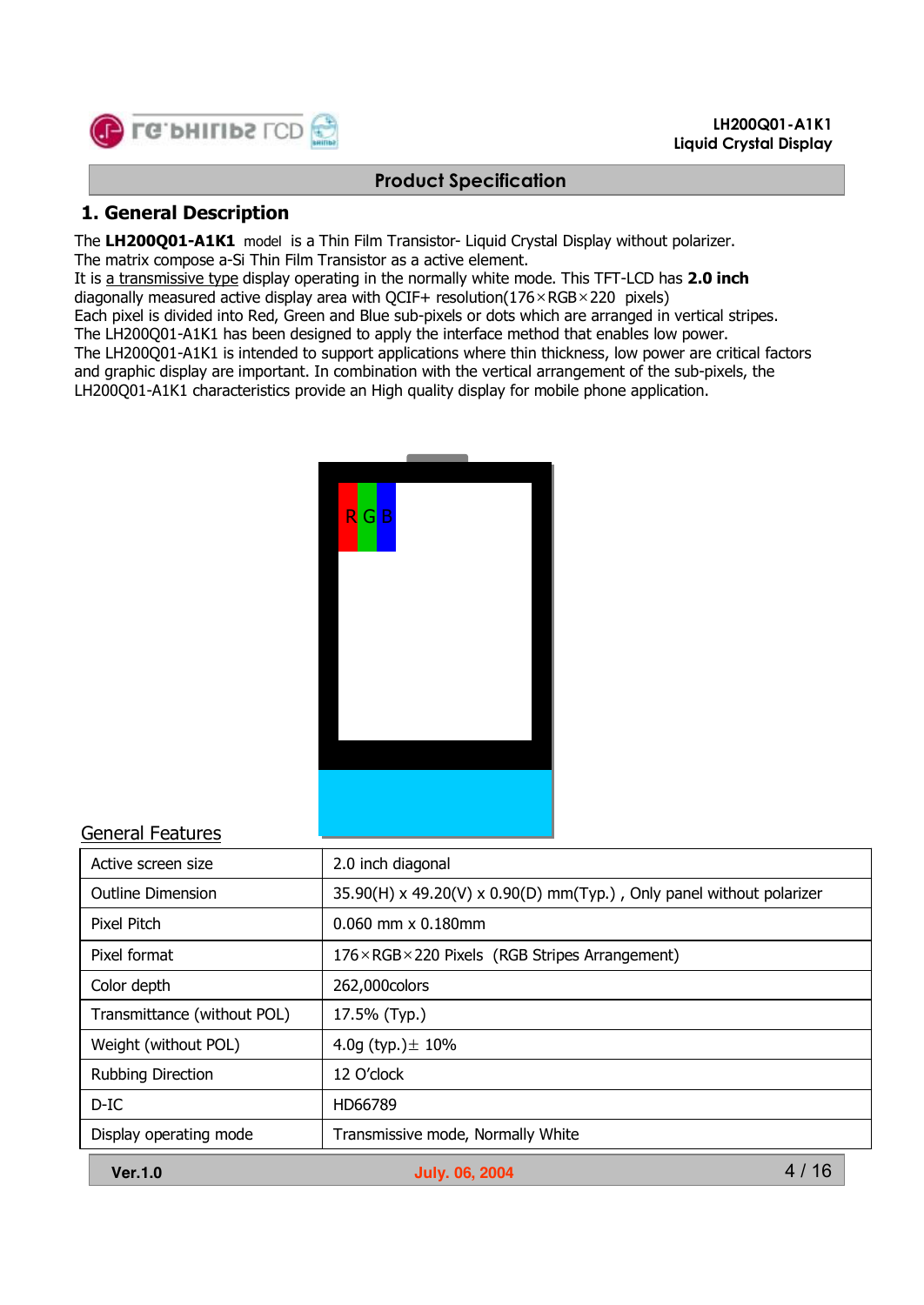

## **2. Absolute Maximum Ratings**

The following are maximum values which, if exceeded, may cause operation or damage to the unit.

| Parameter                      |                            |       | Value      | Unit            | <b>Notes</b>    |
|--------------------------------|----------------------------|-------|------------|-----------------|-----------------|
|                                | Symbol                     | Min.  | Max.       |                 |                 |
| LC Operating Voltage $*1$ )    | $V_{OP}$                   |       | 3.3 (Typ.) | ٧               | @ $25 \pm 5$ °C |
| <b>Operating Temperature</b>   | $\mathsf{T}_{\mathsf{OP}}$ | $-20$ | 70         | $\rm ^{\circ}C$ |                 |
| Storage Temperature            | $\mathsf{T}_{\mathsf{ST}}$ | $-30$ | 80         | °C              |                 |
| Operating Ambient Humidity *2) | $H_{OP}$                   | 10    | *3)        | %RH             |                 |
| Storage Humidity *2)           | $H_{ST}$                   | 10    | *4)        | %RH             |                 |

## **Table 1. ABSOLUTE MAXIMUM RATINGS**

Notes:

\*2) Non-condensation.

- 
- \*3) Temp. ≤ 60℃, 90% RH MAX.<br>\*4) Temp. >60℃, Absolute humidity shall be less than 90% RH at 60℃

<sup>\*1)</sup> Liquid Crystal driving voltage. Due to the characteristics of LC Material, this voltage vary with environmental temperature.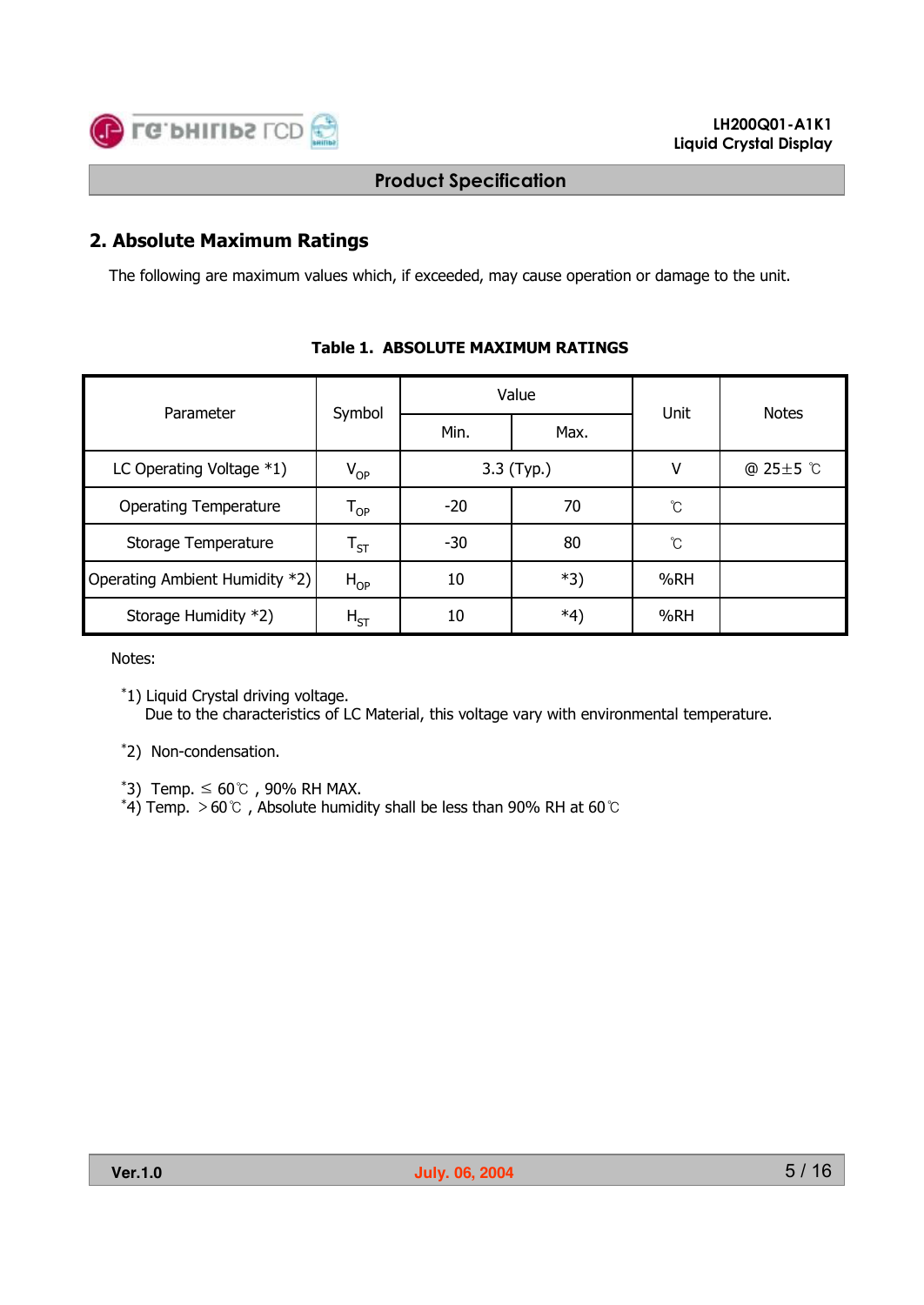

# **3. Electrical Specifications**

| Table 2. Recommend Parameters for Electrical Characteristics |                        |        |      |          |      | $@ 25 \pm 5^{\circ}C$ |
|--------------------------------------------------------------|------------------------|--------|------|----------|------|-----------------------|
|                                                              |                        |        |      |          |      |                       |
| Parameter                                                    | Symbol                 | Min.   | Typ. | Max.     | Unit | <b>Notes</b>          |
| TFT Gate ON Voltage                                          | VGH $*1)$              | 12     | 14   | 16       | v    |                       |
| TFT Gate OFF Voltage                                         | VGL $*2)$              | $-10$  | -5   | -4       | v    |                       |
| TFT Common Electrode Voltage                                 | VcomH                  | 2.5    |      | 4        | V    |                       |
|                                                              | VcomL                  | $-1.5$ |      | $\Omega$ | v    | *3)                   |
| TFT Kick-Back Voltage Max.                                   | $\Delta V_{\rm n}$ Max | 0.2    |      |          |      |                       |
| TFT Kick-Back Voltage Min.                                   | $\Delta V_p$ Min       |        |      | 1.0      | v    |                       |

#### Notes:

\*1) VGH is TFT Gate Operating Voltage.

- \*2) VGL is TFT Gate Operating Voltage
	- The low voltage level of VGL signal must be fluctuated with same phase as Vcom, in case of Cadd(Storage on Gate) structure.<br>The storage capacitance structure of LH200Q01-A1K1 is Cst (Storage on Common)
	-
- \*3) Vcom must be adjusted to optimize display quality: Cross-talk, Contrast Ratio and etc.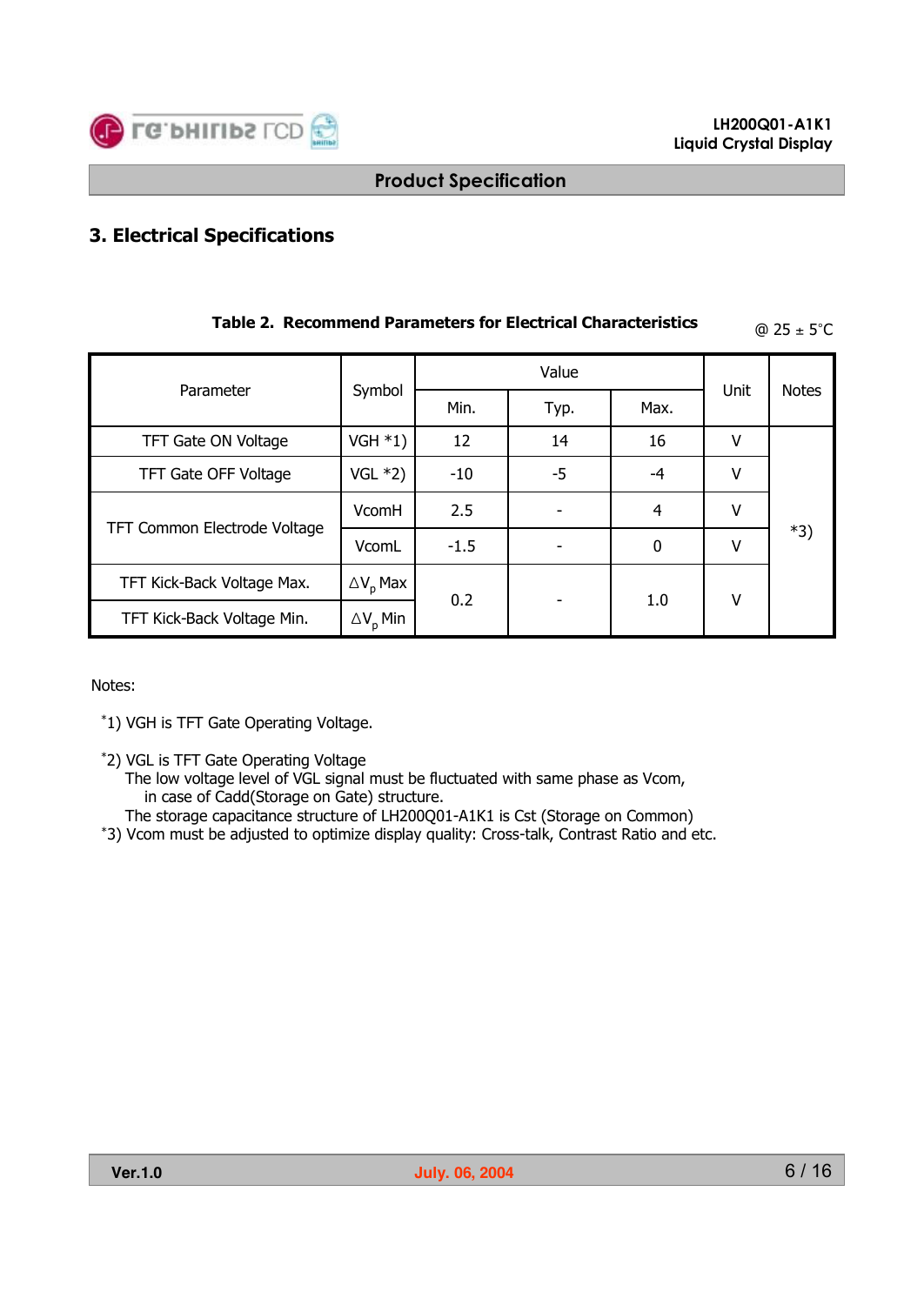

#### **LH200Q01-A1K1 Liquid Crystal Display**

#### **Product Specification**

## **4. Optical Specification**

Optical characteristics are determined after the unit has been 'ON' and stable for approximately 30 minutes in a dark environment at 25 °C. The values specified are at an approximate distance 50cm from the TFT-LCD surface at a viewing angle of  $\Phi$  and  $\theta$  equal to 0 °.

Measurement condition: Refer to next pages ( C-light source, Halogen Lamp )

- \*1): with Polarizer
- \*2): without Polarizer
- \*3): Only Color Filter glass

|                          |            | Values                   |       |                          | Unit          |              |  |
|--------------------------|------------|--------------------------|-------|--------------------------|---------------|--------------|--|
| Parameter                | Symbol     | Min                      | Typ   | Max                      |               | <b>Notes</b> |  |
| *1) Threshold Voltage    | Vsat       | 2.0                      | 2.1   | 2.2                      | $\vee$        | Fig.2        |  |
|                          | Vth        | 1.0                      | 1.2   | 1.3                      | $\vee$        |              |  |
| *2) Transmittance        | $T(\% )$   | $\overline{\phantom{0}}$ | 17.5  |                          | $\frac{0}{0}$ | Fig.1        |  |
| *1) Contrast Ratio       | C/R        | $\overline{\phantom{a}}$ | 150   |                          |               |              |  |
| *1) Response Time        | $Tr+Tf$    | $\overline{\phantom{a}}$ | 40    | $\overline{\phantom{a}}$ | msec          | Fig.3        |  |
|                          | <b>Rx</b>  | 0.573                    | 0.593 | 0.613                    |               |              |  |
|                          | Ry         | 0.313                    | 0.333 | 0.353                    |               |              |  |
| *3) CIE Color Coordinate | Gx         | 0.294                    | 0.314 | 0.334                    |               |              |  |
|                          | Gy         | 0.525                    | 0.545 | 0.565                    |               |              |  |
|                          | Bx         | 0.118                    | 0.138 | 0.158                    |               |              |  |
|                          | By         | 0.140                    | 0.160 | 0.180                    |               |              |  |
|                          | Wx         | 0.294                    | 0.314 | 0.334                    |               |              |  |
|                          | Wy         | 0.325                    | 0.345 | 0.365                    |               |              |  |
|                          | $\Theta$   | 45                       |       |                          |               |              |  |
| *1) Viewing Angle        | $\Theta$ r | 45                       |       |                          |               | C/R > 10     |  |
|                          | $\Theta$ u | 35                       |       |                          | Degree        | Fig.4        |  |
|                          | $\Theta$ d | 15                       |       |                          |               |              |  |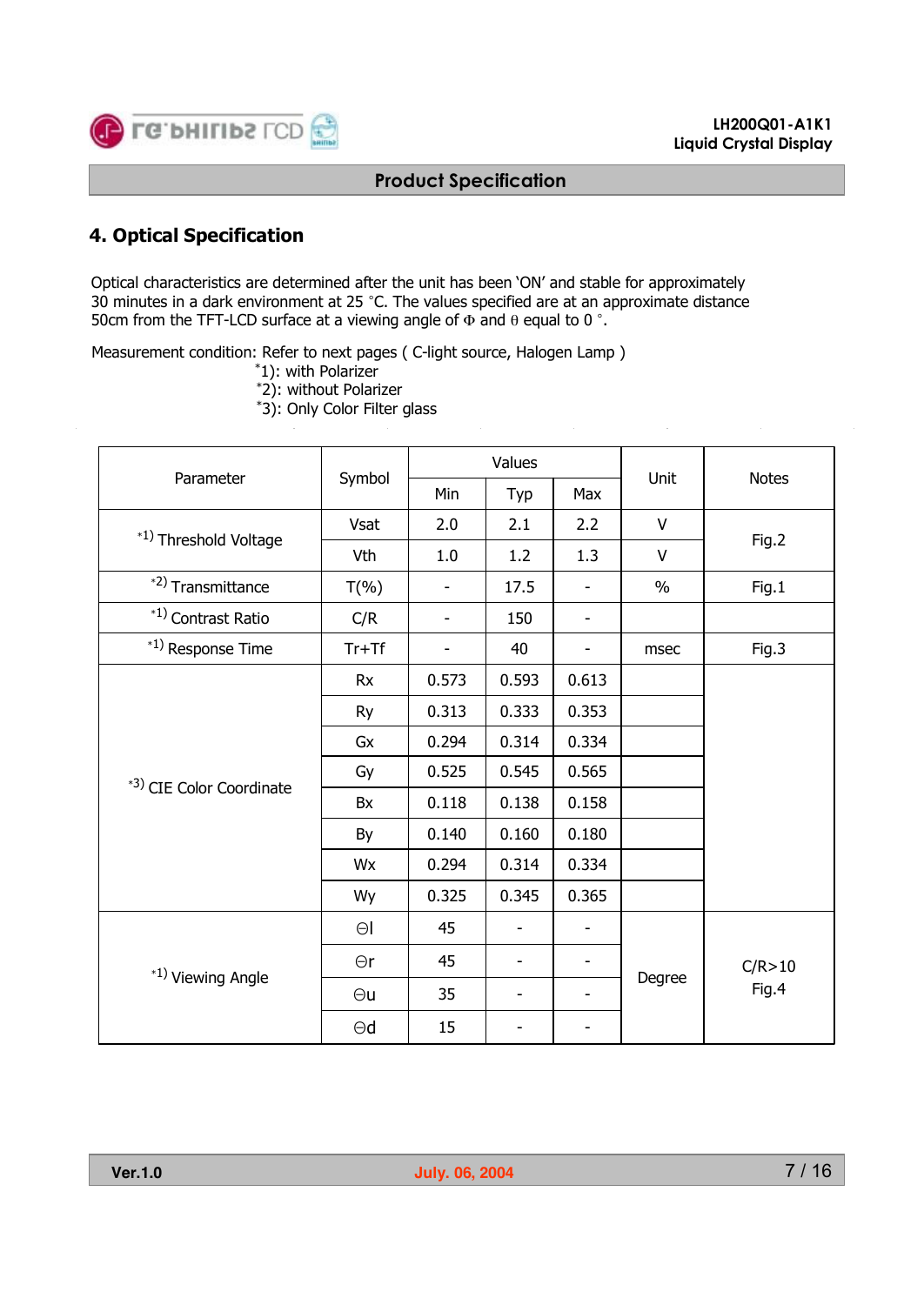

Notes : 1. Contrast Ratio(CR) is defined mathematically as :

Surface Luminance with all white pixels

Contrast Ratio =

Surface Luminance with all black pixels

- 2. Surface luminance is the center point across the TFT-LCD surface 500mm from the surface with all pixels displaying white. For more information see FIG 1.
- 3. Response time is the time required for the display to transition from white to black(Rise Time, Tr) and from black to white(Falling Time, Tf). For additional information see FIG 3.
- 4. Viewing angle is the angle at which the contrast ratio is greater than 10. The angles are determined for the horizontal or x axis and the vertical or y axis with respect to the z axis which is normal to the TFT-LCD surface. For more information see FIG 5.
- 5. Optimum contrast is obtained by adjusting the TFT-LCD Threshold voltage(Vth & Vsat)

#### **FIG. 1 Optical Characteristic Measurement Equipment and Method**



#### **LCD-7000 System**

**<Transmissive Mode>**

**LH200Q01-A1K1 Liquid Crystal Display**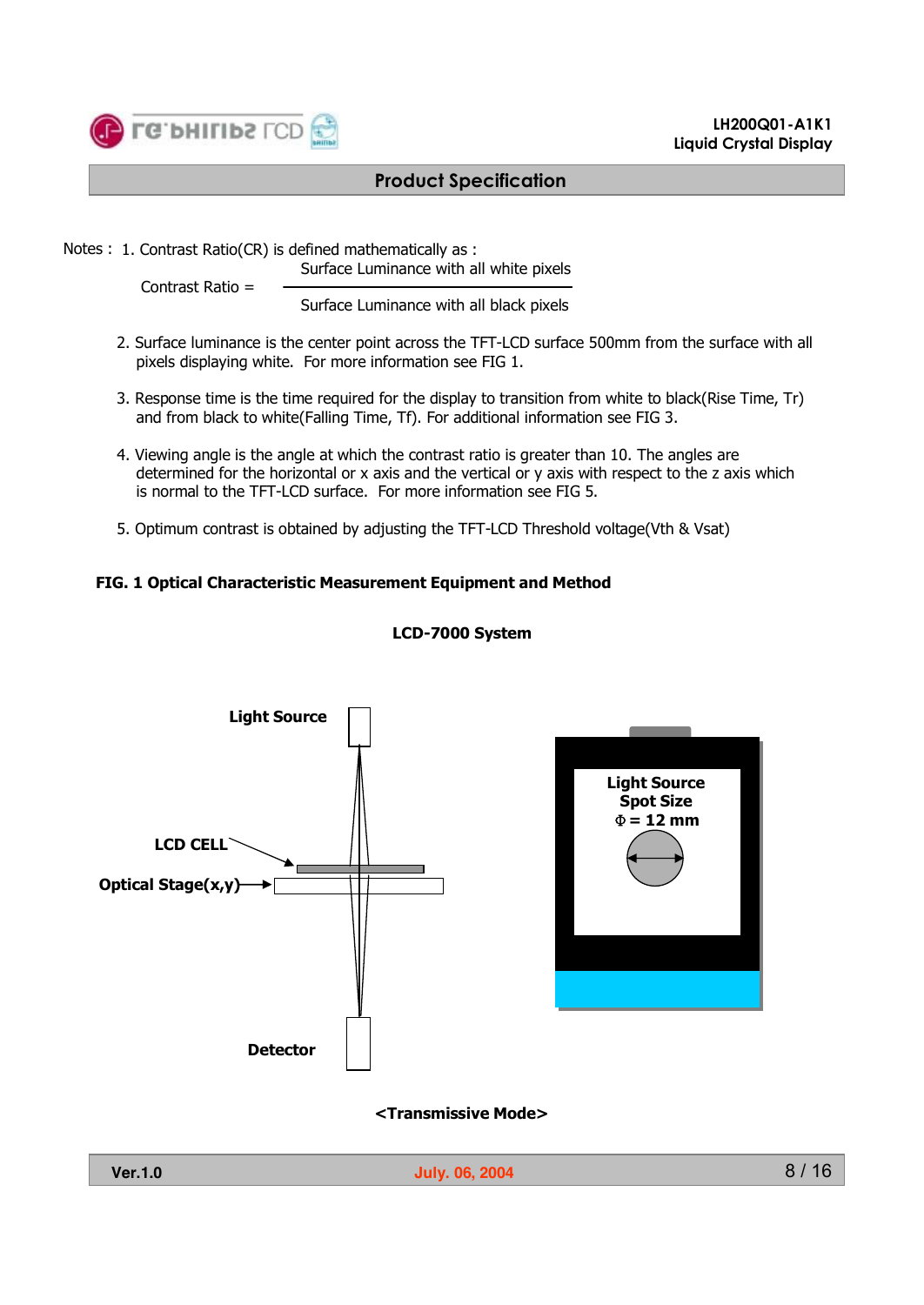

#### **FIG. 2 The definition of Vth and Vsat**



#### **FIG. 3 The definition of Response Time**

The response time is defined as the following figure and shall be measured by switching the input signal for "black" and "white".

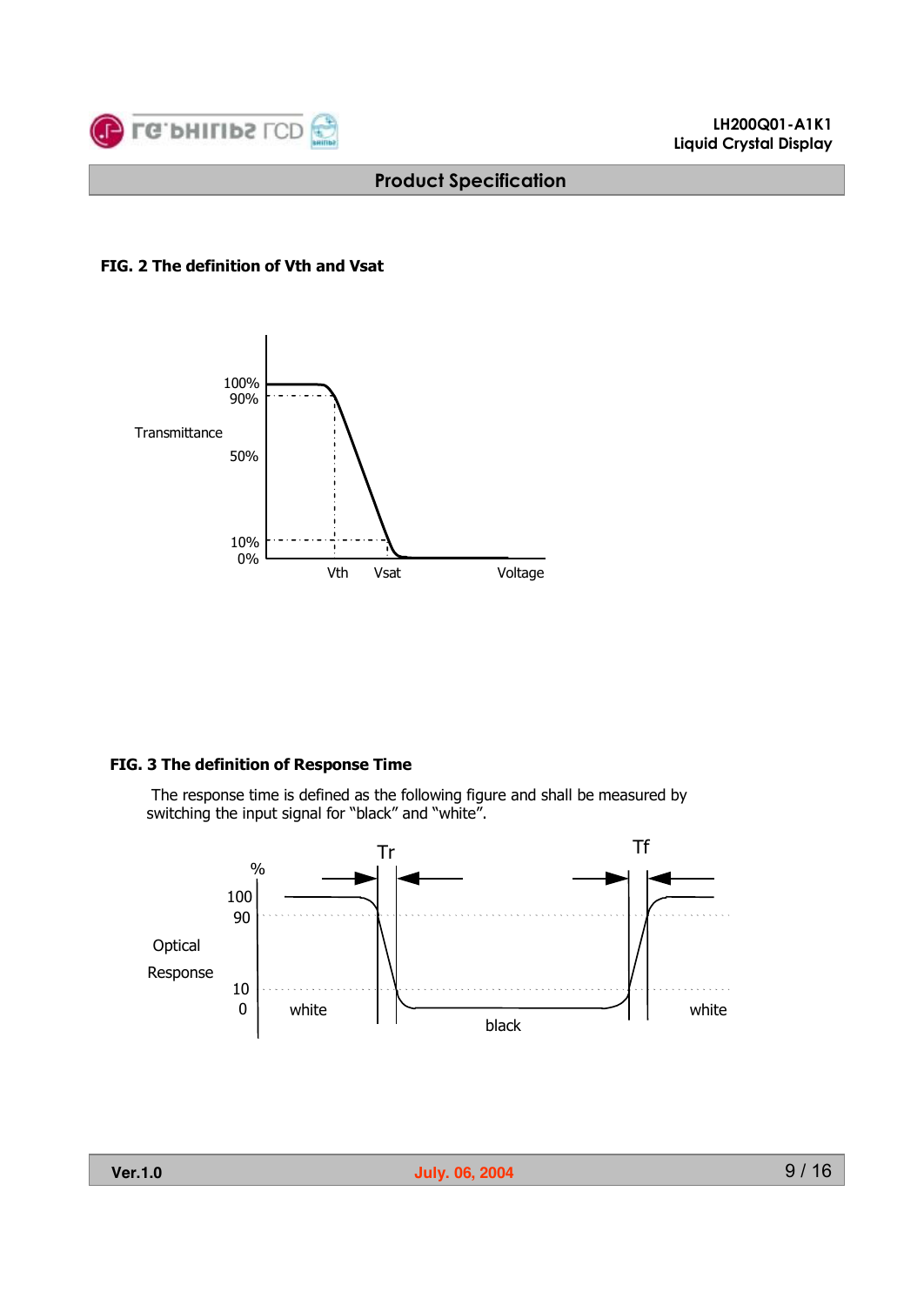

## **FIG. 4 The definition of viewing angle**

<dimension of viewing angle range>

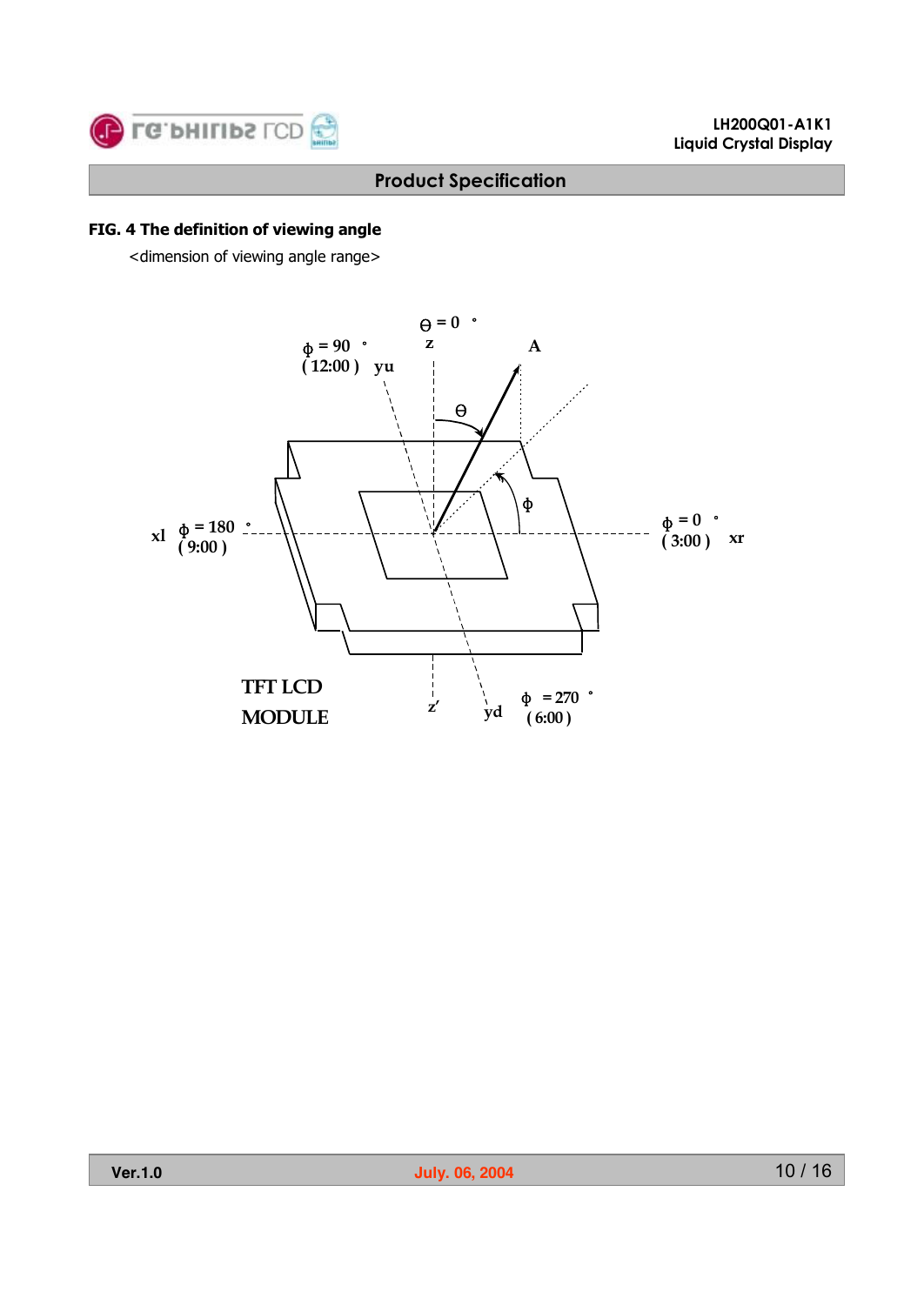

## **5. Mechanical Characteristics**

The contents provide general mechanical characteristics for the model **LH200Q01-A1K1**. In addition the figures in the following page are detailed mechanical drawing of the TFT-LCD.

| Items                       | Symbol       | Specification   | Unit | <b>Notes</b> |
|-----------------------------|--------------|-----------------|------|--------------|
|                             | A            | 31.680          | mm   |              |
| <b>Active Area</b>          | B            | 39.600          | mm   |              |
|                             | C            | $35.90 \pm 0.2$ | mm   |              |
| Upper Glass size            | D            | $44.10 \pm 0.2$ | mm   |              |
| <b>Bottom Glass size</b>    | E            | $35.90 \pm 0.2$ | mm   |              |
|                             | F            | $49.20 \pm 0.2$ | mm   |              |
| <b>Panel Thickness</b>      | T            | $0.9 + 0.05$    | mm   |              |
|                             | G            | 2.10            | mm   |              |
|                             | H            | 2.40            | mm   |              |
| Cell Margin                 | $\mathbf I$  | 2.11            | mm   |              |
|                             | $\mathbf{J}$ | 2.11            | mm   |              |
| PAD Margin                  | К            | 5.10            | mm   |              |
| End seal size               | L            | 8.0             | mm   | Max.         |
| Glass Edge to End seal      | M            | 13.95           | mm   | Min.         |
| Glass edge to End seal edge | N            | 21.95           | mm   | Max.         |
| Upper glass edge to D-IC    | $\mathsf{O}$ | 0.6             | mm   |              |
| D-IC to FPC                 | P            | 0.5             | mm   |              |
| FPC to Glass edge           | Q            | 1.2             | mm   |              |
| End seal height             | $\mathsf{R}$ | 0.6             | mm   | Max.         |
| FPC PAD Length              | S            | 1.0             | mm   |              |
| FPC PAD to Glass edge       | T            | 0.2             | mm   |              |
| Weight                      |              | $4.0 + 0.4$     | g    | Typ          |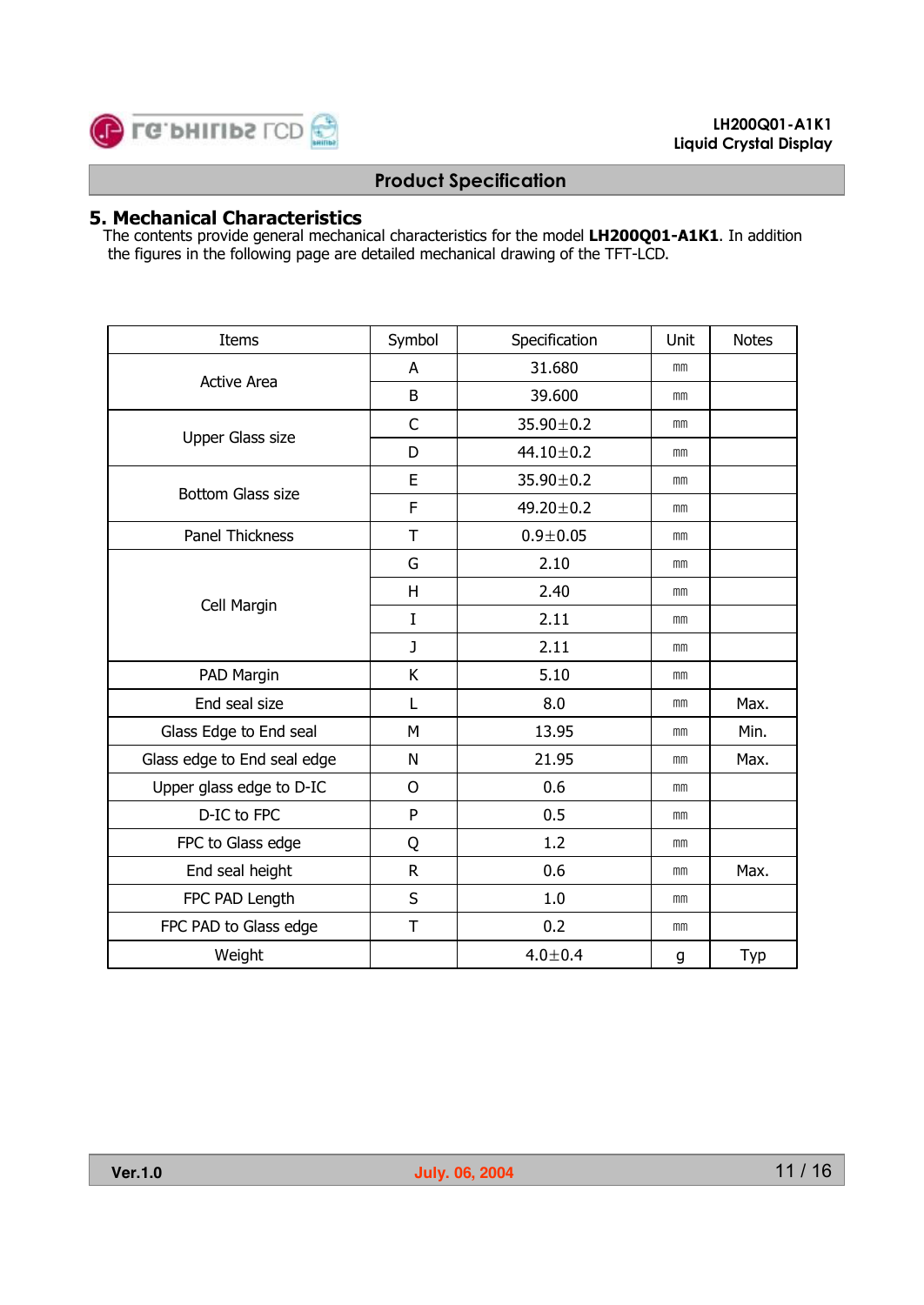

#### **LH200Q01-A1K1 Liquid Crystal Display**

## **Product Specification**

#### **FIG. 6 Outline Dimension of TFT-LCD Cell**





**Ver.1.0 July. 06, 2004**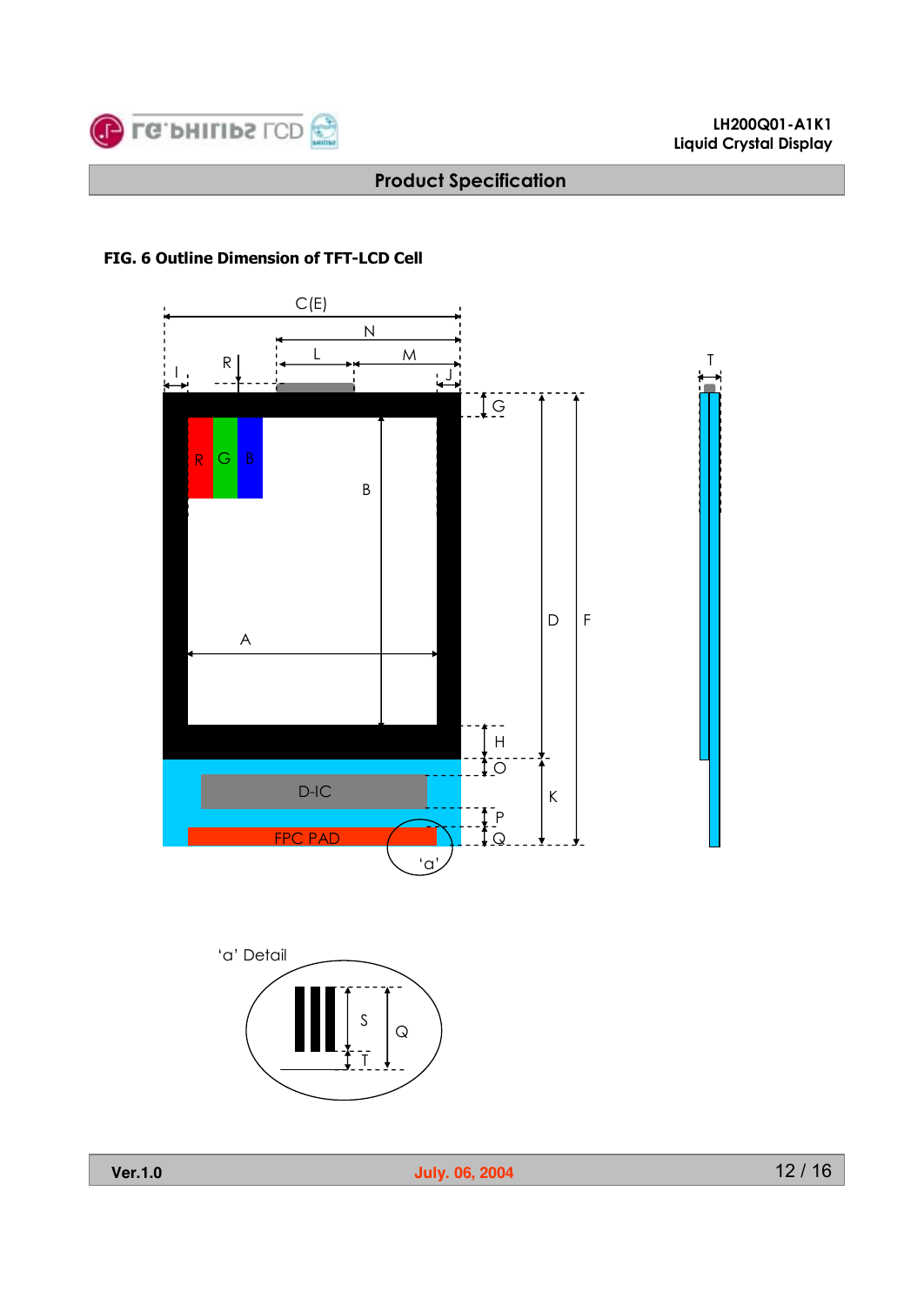

## **6. Reliability Test**

Absolute Maximum Conditions

| No. | Parameter                    | Condition               |
|-----|------------------------------|-------------------------|
|     | <b>Operating Temperature</b> | $-20 \sim 70^{\circ}$ C |
| ∽   | Storage Temperature          | $-30 \sim 80$ C         |

#### \*1) Panel life time expectancy

Life time expectancy of TFT-LCD Panel is approximately 50,000 hours under the room environment. Definition on the termination of life time is deterioration of contrast ratio by one fifth against initial value.

#### Reliability test conditions ( Polarizer characteristics null )

| No.            | Test Items                             | <b>Test Condition</b>                                           |
|----------------|----------------------------------------|-----------------------------------------------------------------|
| 1              | High Temperature Storage               | $T = 80^{\circ}$ for 240hr                                      |
| $\overline{2}$ | Low Temperature Storage                | $T = -30^{\circ}$ for 240hr                                     |
| 3              | <b>High Temperature Operating</b>      | $T = 70^{\circ}$ for 240hr                                      |
| 4              | Low Temperature Operating              | $T = -20^{\circ}$ for 240hr<br>(But no condensation of dew)     |
| 5              | High Temp. and High Humidity Operating | $T = 60^{\circ}$ /90% for 240hr<br>(But no condensation of dew) |
| 6              | Thermal Shock                          | $-30 \sim 80$ °C, 100 cycle                                     |
| 7              | Packing Drop                           | 1 coner, 3 edge, 6 face / 76 cm Drop                            |
| 8              | Packing Vibration                      | Random 1.06Grms XYZ 30min for each<br>direction                 |

#### Result Evaluation Criteria

There should be no change which might affect the practical display function when the display quality test is conducted under normal operating condition.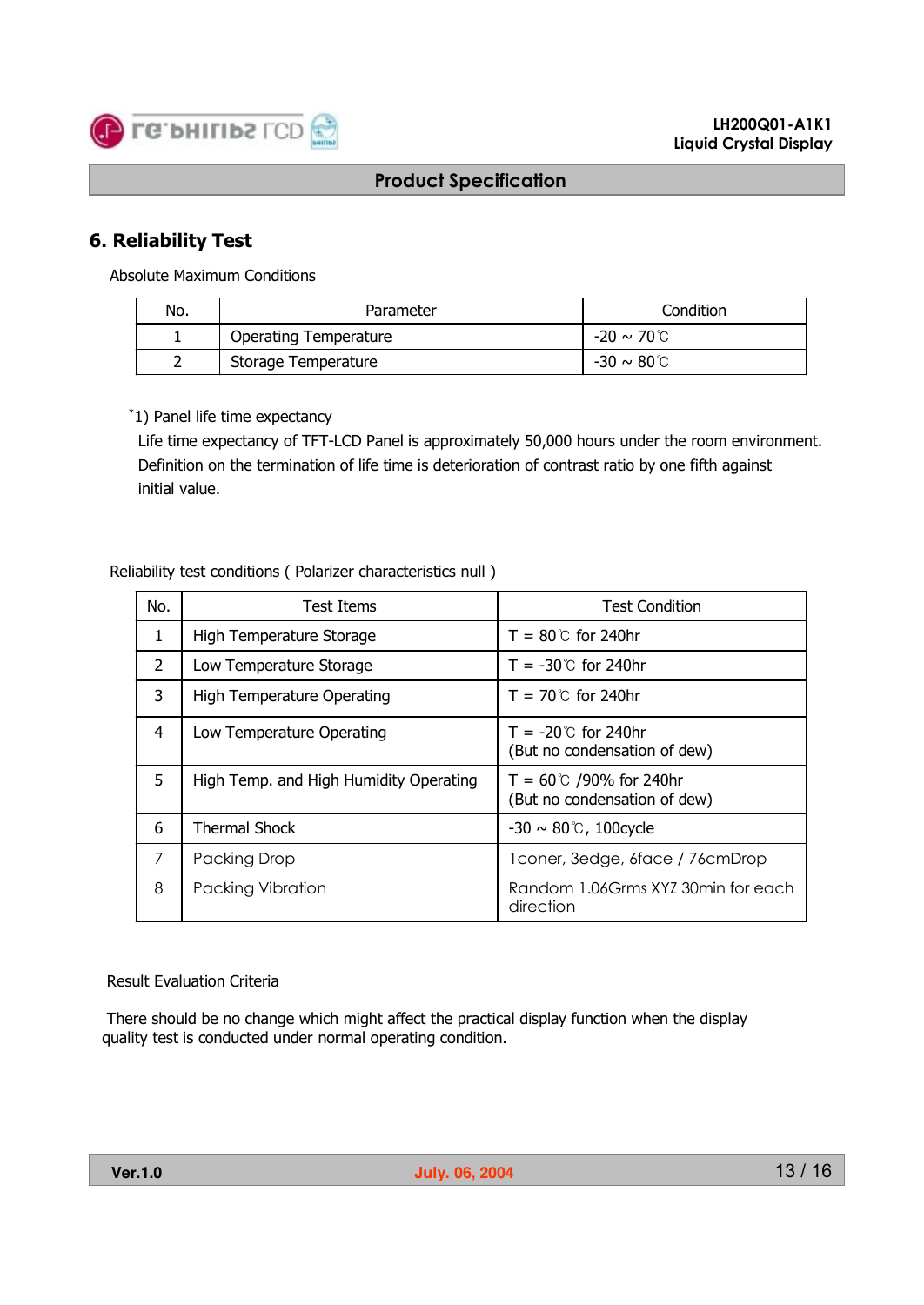

## **7. Packing Form**

- a) Package quantity in one box : 540 pcs
- b) Box Size : 388mm X 334mm X 130mm

# **7-1) PACKING ASS'Y**



# **7-2) PALLET ASS'Y**





| 8              | <b>BAND, CLIP</b>    | <b>STEEL</b>      |
|----------------|----------------------|-------------------|
| $\overline{7}$ | <b>BAND, PACKING</b> | P.P               |
| 6              | <b>LABEL</b>         | <b>YUPO PAPER</b> |
| 5              | ANGLE, COVER         | DW3               |
| $\overline{4}$ | ANGLE, PACKING       | DW3               |
| 3              | <b>SHEET</b>         | DW3               |
| $\mathbf{z}$   | <b>PALLET</b>        | <b>STEEL</b>      |
| $\cdot$ 1      | PACKING ASS'Y        |                   |
| <b>NO</b>      | <b>DESCRIPTION</b>   | <b>MATERIAL</b>   |



**Ver.1.0 July. 06, 2004**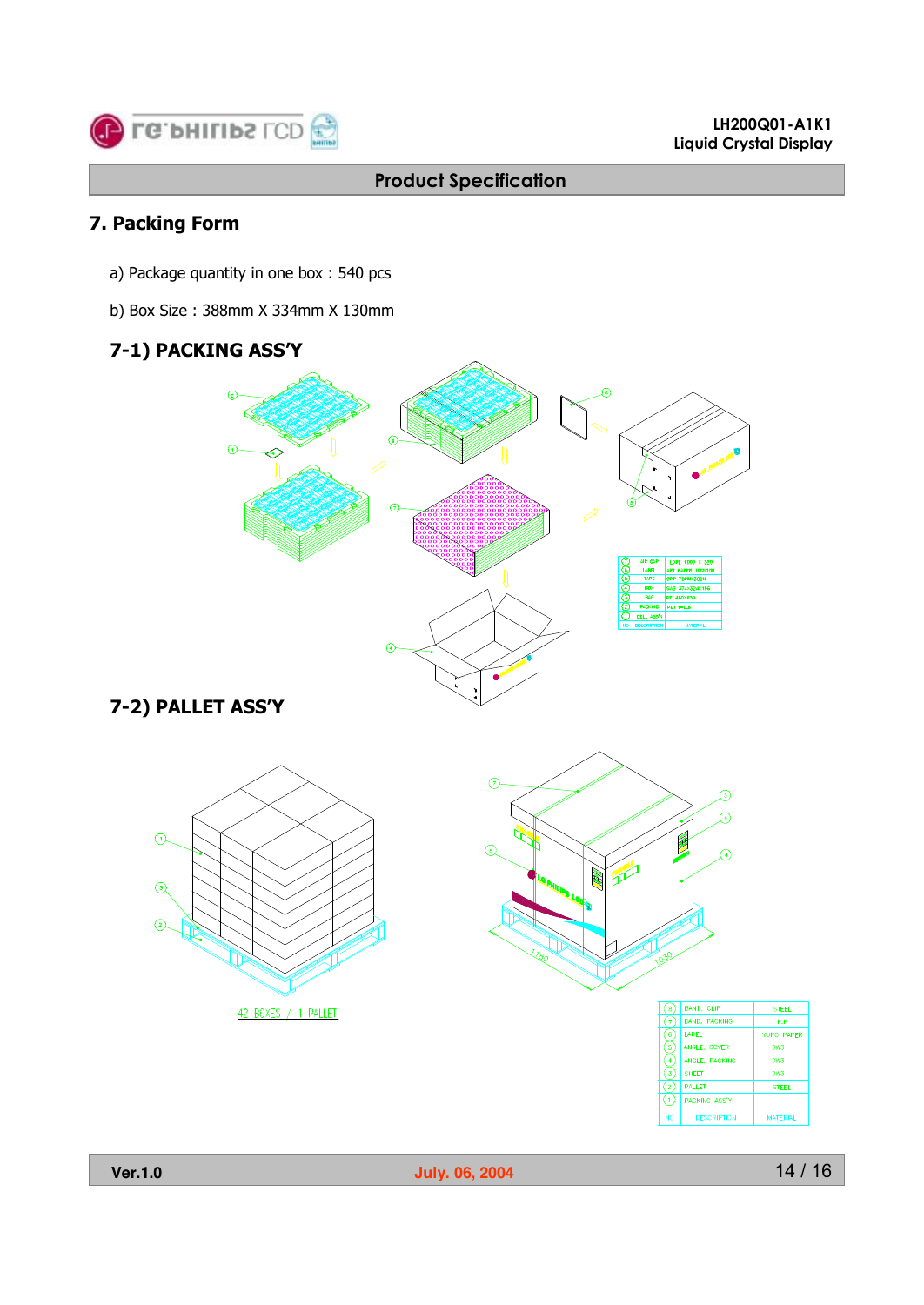

## **8. PRECAUTIONS**

Please pay attention to the following when you use this TFT-LCD panel.

## **8-1. MOUNTING PRECAUTIONS**

- 1) When the surface becomes dusty, please wipe gently with absorbent cotton or other soft materials.
- 2) Since a TFT-LCD Panel is composed of electronic circuits, it is not strong to electrostatic discharge. Make certain that treatment persons are connected to ground through wrist band etc .
- 3) Do not leave at the high temperature and high humidity in long time.
- 4) Do not leave the TFT-LCD panel from direct sunlight.
- 5) Do not contact with water to avoid Metal corrosion.
- 6) The TFT-LCD Panel shall be installed flat, without twisting or bending

## **8-2. OPERATING PRECAUTIONS**

- 1) The spike noise causes the mis-operation of circuits. It should be lower than following voltage :  $V=\pm 200$ mV(Over and under shoot voltage)
- 2) Response time depends on the temperature.(In lower temperature, it becomes longer.)
- 3) Brightness depends on the temperature. (In lower temperature, it becomes lower.) And in lower temperature, response time(required time that brightness is stable after turned on) becomes longer.
- 4) Be careful for condensation at sudden temperature change. Condensation makes damage to polarizer or electrical contacted parts. And after fading condensation, smear or spot will occur.
- 5) When fixed patterns are displayed for a long time, remnant image is likely to occur.
- 6) The TFT-LCD shall be operated within the temperature limits specified. when you operate the TFT-LCD panel at below(beyond) the limit specified,It may cause damage or image degradation. This phenomenon may not recover.

## **8-3. ELECTROSTATIC DISCHARGE CONTROL**

Since a module is composed of electronic circuits, it is not strong to electrostatic discharge. Make certain that treatment persons are connected to ground through wrist band etc. And don't touch interface pin directly.